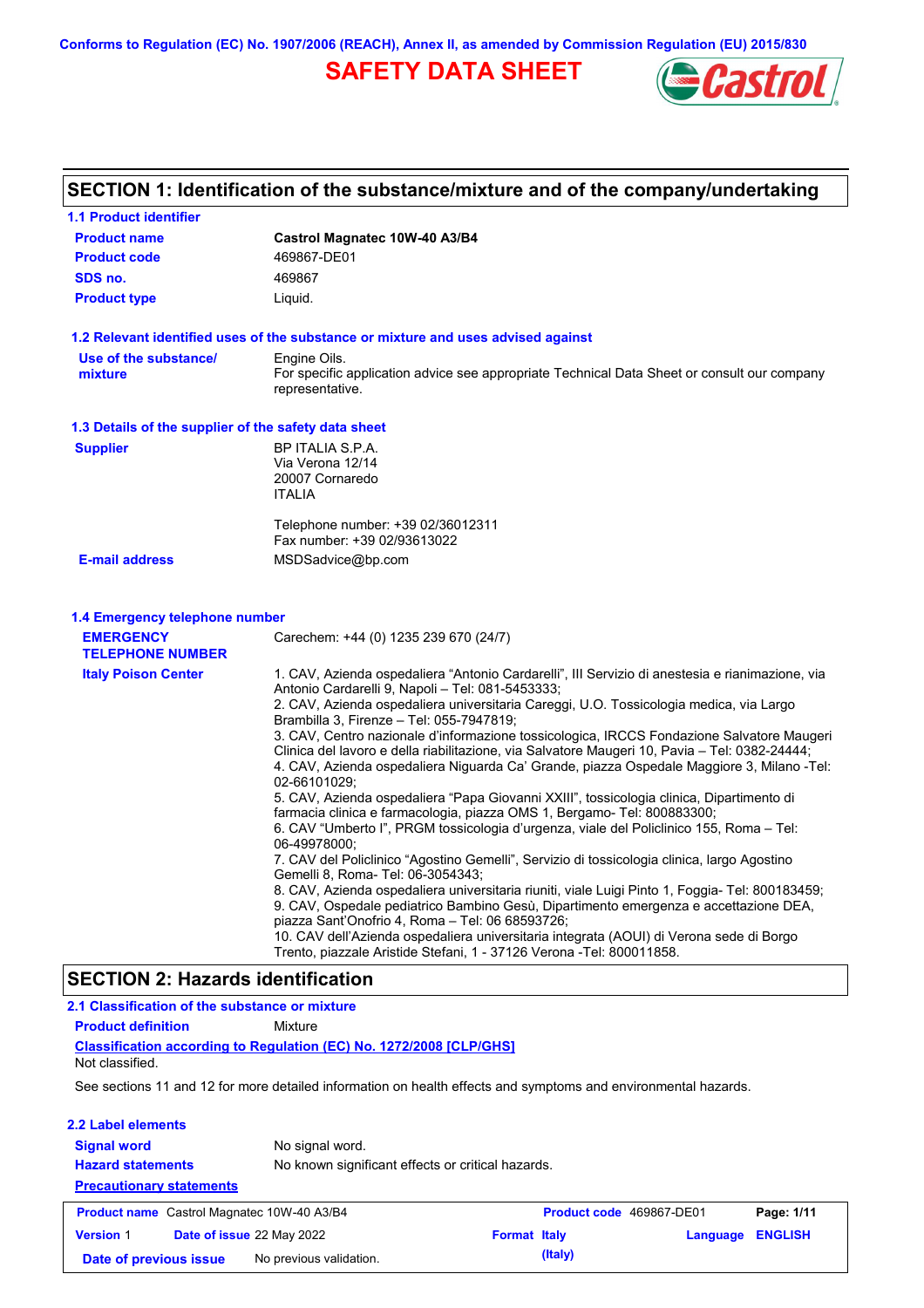### **Conforms to Regulation (EC) No. 1907/2006 (REACH), Annex II, as amended by Commission Regulation (EU) 2015/830**

# **SECTION 2: Hazards identification**

| <b>Prevention</b>                                                                                                                                        | Not applicable.                                                                                                                                                                                                                                                                                                                 |  |  |  |  |  |
|----------------------------------------------------------------------------------------------------------------------------------------------------------|---------------------------------------------------------------------------------------------------------------------------------------------------------------------------------------------------------------------------------------------------------------------------------------------------------------------------------|--|--|--|--|--|
| <b>Response</b>                                                                                                                                          | Not applicable.                                                                                                                                                                                                                                                                                                                 |  |  |  |  |  |
| <b>Storage</b>                                                                                                                                           | Not applicable.                                                                                                                                                                                                                                                                                                                 |  |  |  |  |  |
| <b>Disposal</b>                                                                                                                                          | Not applicable.                                                                                                                                                                                                                                                                                                                 |  |  |  |  |  |
| <b>Supplemental label</b><br>elements                                                                                                                    | Safety data sheet available on request.                                                                                                                                                                                                                                                                                         |  |  |  |  |  |
| EU Regulation (EC) No. 1907/2006 (REACH)                                                                                                                 |                                                                                                                                                                                                                                                                                                                                 |  |  |  |  |  |
| <b>Annex XVII - Restrictions</b><br>on the manufacture,<br>placing on the market<br>and use of certain<br>dangerous substances,<br>mixtures and articles | Not applicable.                                                                                                                                                                                                                                                                                                                 |  |  |  |  |  |
| <b>Special packaging requirements</b>                                                                                                                    |                                                                                                                                                                                                                                                                                                                                 |  |  |  |  |  |
| <b>Containers to be fitted</b><br>with child-resistant<br>fastenings                                                                                     | Not applicable.                                                                                                                                                                                                                                                                                                                 |  |  |  |  |  |
| <b>Tactile warning of danger</b>                                                                                                                         | Not applicable.                                                                                                                                                                                                                                                                                                                 |  |  |  |  |  |
| 2.3 Other hazards                                                                                                                                        |                                                                                                                                                                                                                                                                                                                                 |  |  |  |  |  |
| <b>Results of PBT and vPvB</b><br>assessment                                                                                                             | Product does not meet the criteria for PBT or vPvB according to Regulation (EC) No. 1907/2006,<br>Annex XIII.                                                                                                                                                                                                                   |  |  |  |  |  |
| <b>Product meets the criteria</b><br>for PBT or vPvB according<br>to Regulation (EC) No.<br>1907/2006, Annex XIII                                        | This mixture does not contain any substances that are assessed to be a PBT or a vPvB.                                                                                                                                                                                                                                           |  |  |  |  |  |
| Other hazards which do<br>not result in classification                                                                                                   | Defatting to the skin.<br><b>USED ENGINE OILS</b><br>Used engine oil may contain hazardous components which have the potential to cause skin<br>cancer.<br>See Toxicological Information, section 11 of this Safety Data Sheet.<br>Experimental data on one or more of the components has been used to determine all or part of |  |  |  |  |  |
|                                                                                                                                                          | the hazard classification of this product.                                                                                                                                                                                                                                                                                      |  |  |  |  |  |

# **SECTION 3: Composition/information on ingredients**

### **3.2 Mixtures**

| <b>Product definition</b>                                                                        | Mixture                                                                                 |     |                                                                    |             |
|--------------------------------------------------------------------------------------------------|-----------------------------------------------------------------------------------------|-----|--------------------------------------------------------------------|-------------|
| Highly refined base oil (IP 346 DMSO extract < 3%). Proprietary performance additives.           |                                                                                         |     |                                                                    |             |
| <b>Product/ingredient</b><br>name                                                                | <b>Identifiers</b>                                                                      | %   | <b>Regulation (EC) No.</b><br>1272/2008 [CLP]                      | <b>Type</b> |
| Distillates (petroleum), hydrotreated<br>heavy paraffinic                                        | REACH #: 01-2119484627-25 ≤5<br>EC: 265-157-1<br>CAS: 64742-54-7<br>Index: 649-467-00-8 |     | Asp. Tox. 1, H304                                                  | $[1]$       |
| Phosphorodithioic acid, mixed O.O-bis<br>$(1,3$ -dimethylbutyl and iso-Pr) esters,<br>zinc salts | REACH #: 01-2119493626-26<br>EC: 283-392-8<br>CAS: 84605-29-8                           | -≤3 | Skin Irrit. 2, H315<br>Eye Dam. 1, H318<br>Aquatic Chronic 2, H411 | $[1]$       |
|                                                                                                  |                                                                                         |     |                                                                    |             |

**See Section 16 for the full text of the H statements declared above.**

### **Type**

[1] Substance classified with a health or environmental hazard

[2] Substance with a workplace exposure limit

[3] Substance meets the criteria for PBT according to Regulation (EC) No. 1907/2006, Annex XIII

[4] Substance meets the criteria for vPvB according to Regulation (EC) No. 1907/2006, Annex XIII

[5] Substance of equivalent concern

[6] Additional disclosure due to company policy

Occupational exposure limits, if available, are listed in Section 8.

| <b>Product name</b> Castrol Magnatec 10W-40 A3/B4 |  | <b>Product code</b> 469867-DE01  |                     | Page: 2/11 |                         |  |
|---------------------------------------------------|--|----------------------------------|---------------------|------------|-------------------------|--|
| <b>Version 1</b>                                  |  | <b>Date of issue 22 May 2022</b> | <b>Format Italy</b> |            | <b>Language ENGLISH</b> |  |
| Date of previous issue                            |  | No previous validation.          |                     | (Italy)    |                         |  |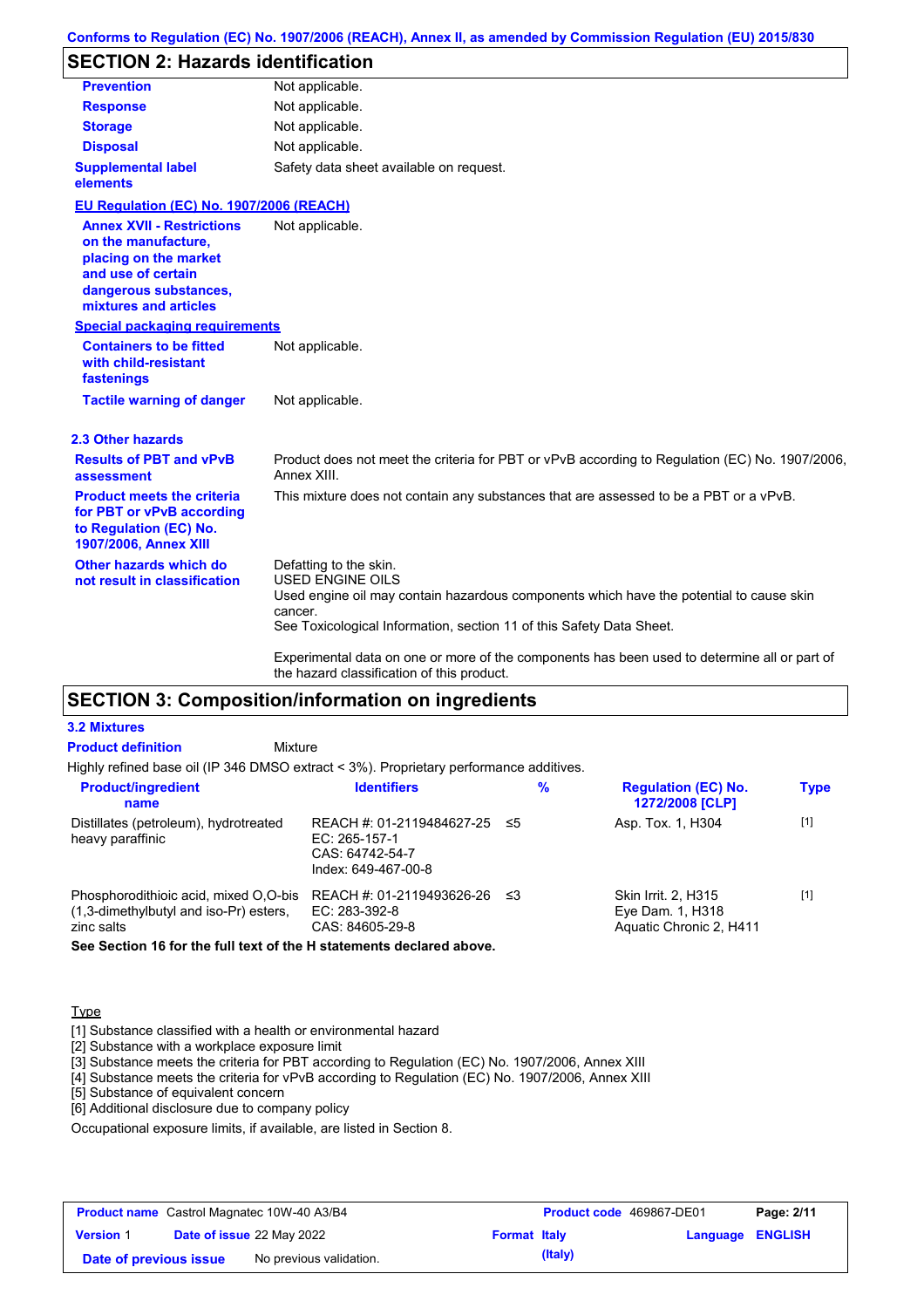## **SECTION 4: First aid measures**

| <b>4.1 Description of first aid measures</b> |                                                                                                                                                                                                                                                     |
|----------------------------------------------|-----------------------------------------------------------------------------------------------------------------------------------------------------------------------------------------------------------------------------------------------------|
| Eye contact                                  | In case of contact, immediately flush eyes with plenty of water for at least 15 minutes. Eyelids<br>should be held away from the eyeball to ensure thorough rinsing. Check for and remove any<br>contact lenses. Get medical attention.             |
| <b>Skin contact</b>                          | Wash skin thoroughly with soap and water or use recognised skin cleanser. Remove<br>contaminated clothing and shoes. Wash clothing before reuse. Clean shoes thoroughly before<br>reuse. Get medical attention if irritation develops.              |
| <b>Inhalation</b>                            | If inhaled, remove to fresh air. In case of inhalation of decomposition products in a fire,<br>symptoms may be delayed. The exposed person may need to be kept under medical<br>surveillance for 48 hours. Get medical attention if symptoms occur. |
| <b>Ingestion</b>                             | Do not induce vomiting unless directed to do so by medical personnel. Get medical attention if<br>symptoms occur.                                                                                                                                   |
| <b>Protection of first-aiders</b>            | No action shall be taken involving any personal risk or without suitable training. It may be<br>dangerous to the person providing aid to give mouth-to-mouth resuscitation.                                                                         |

### **4.2 Most important symptoms and effects, both acute and delayed**

|                                       | See Section 11 for more detailed information on health effects and symptoms.                                        |
|---------------------------------------|---------------------------------------------------------------------------------------------------------------------|
| <b>Potential acute health effects</b> |                                                                                                                     |
| <b>Inhalation</b>                     | Exposure to decomposition products may cause a health hazard. Serious effects may be<br>delayed following exposure. |
| <b>Ingestion</b>                      | No known significant effects or critical hazards.                                                                   |
| <b>Skin contact</b>                   | Defatting to the skin. May cause skin dryness and irritation.                                                       |
| Eye contact                           | Not classified as an eye irritant. Based on data available for this or related materials.                           |
|                                       | Delayed and immediate effects as well as chronic effects from short and long-term exposure                          |
| <b>Inhalation</b>                     | Overexposure to the inhalation of airborne droplets or aerosols may cause irritation of the<br>respiratory tract.   |
| <b>Ingestion</b>                      | Ingestion of large quantities may cause nausea and diarrhoea.                                                       |
| <b>Skin contact</b>                   | Prolonged or repeated contact can defat the skin and lead to irritation and/or dermatitis.                          |
| Eye contact                           | Potential risk of transient stinging or redness if accidental eye contact occurs.                                   |

### **4.3 Indication of any immediate medical attention and special treatment needed**

| Notes to physician | Treatment should in general be symptomatic and directed to relieving any effects.   |
|--------------------|-------------------------------------------------------------------------------------|
|                    | In case of inhalation of decomposition products in a fire, symptoms may be delayed. |
|                    | The exposed person may need to be kept under medical surveillance for 48 hours.     |
|                    |                                                                                     |

# **SECTION 5: Firefighting measures**

| In case of fire, use foam, dry chemical or carbon dioxide extinguisher or spray.                                                                                                                                                                                                                                                                                  |
|-------------------------------------------------------------------------------------------------------------------------------------------------------------------------------------------------------------------------------------------------------------------------------------------------------------------------------------------------------------------|
| Do not use water jet. The use of a water jet may cause the fire to spread by splashing the<br>burning product.                                                                                                                                                                                                                                                    |
| 5.2 Special hazards arising from the substance or mixture                                                                                                                                                                                                                                                                                                         |
| In a fire or if heated, a pressure increase will occur and the container may burst.                                                                                                                                                                                                                                                                               |
| Combustion products may include the following:<br>carbon oxides $(CO, CO2)$ (carbon monoxide, carbon dioxide)<br>nitrogen oxides (NO, NO <sub>2</sub> etc.)                                                                                                                                                                                                       |
|                                                                                                                                                                                                                                                                                                                                                                   |
| No action shall be taken involving any personal risk or without suitable training. Promptly<br>isolate the scene by removing all persons from the vicinity of the incident if there is a fire.                                                                                                                                                                    |
| Fire-fighters should wear appropriate protective equipment and self-contained breathing<br>apparatus (SCBA) with a full face-piece operated in positive pressure mode. Clothing for fire-<br>fighters (including helmets, protective boots and gloves) conforming to European standard EN<br>469 will provide a basic level of protection for chemical incidents. |
|                                                                                                                                                                                                                                                                                                                                                                   |

|                        | <b>Product name</b> Castrol Magnatec 10W-40 A3/B4 |                     | <b>Product code</b> 469867-DE01 |                         | Page: 3/11 |
|------------------------|---------------------------------------------------|---------------------|---------------------------------|-------------------------|------------|
| <b>Version 1</b>       | <b>Date of issue 22 May 2022</b>                  | <b>Format Italy</b> |                                 | <b>Language ENGLISH</b> |            |
| Date of previous issue | No previous validation.                           |                     | (Italy)                         |                         |            |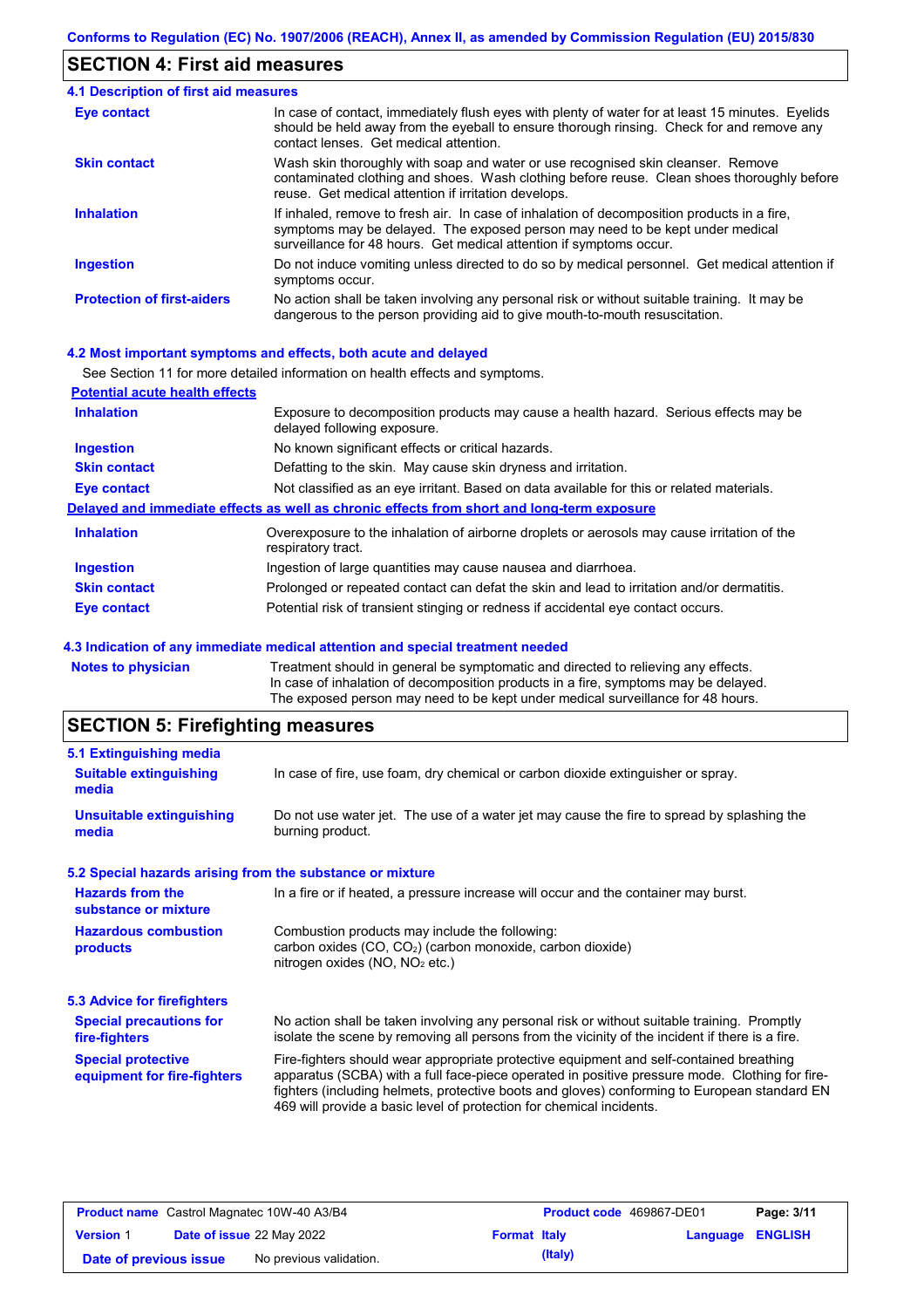### **SECTION 6: Accidental release measures**

|                                                          | 6.1 Personal precautions, protective equipment and emergency procedures                                                                                                                                                                                                                                                                                                                        |
|----------------------------------------------------------|------------------------------------------------------------------------------------------------------------------------------------------------------------------------------------------------------------------------------------------------------------------------------------------------------------------------------------------------------------------------------------------------|
| For non-emergency<br>personnel                           | No action shall be taken involving any personal risk or without suitable training. Evacuate<br>surrounding areas. Keep unnecessary and unprotected personnel from entering. Do not touch<br>or walk through spilt material. Floors may be slippery; use care to avoid falling. Put on<br>appropriate personal protective equipment.                                                            |
| For emergency responders                                 | Entry into a confined space or poorly ventilated area contaminated with vapour, mist or fume is<br>extremely hazardous without the correct respiratory protective equipment and a safe system of<br>work. Wear self-contained breathing apparatus. Wear a suitable chemical protective suit.<br>Chemical resistant boots. See also the information in "For non-emergency personnel".           |
| <b>6.2 Environmental</b><br>precautions                  | Avoid dispersal of spilt material and runoff and contact with soil, waterways, drains and sewers.<br>Inform the relevant authorities if the product has caused environmental pollution (sewers,<br>waterways, soil or air).                                                                                                                                                                    |
| 6.3 Methods and material for containment and cleaning up |                                                                                                                                                                                                                                                                                                                                                                                                |
| <b>Small spill</b>                                       | Stop leak if without risk. Move containers from spill area. Absorb with an inert material and<br>place in an appropriate waste disposal container. Dispose of via a licensed waste disposal<br>contractor.                                                                                                                                                                                     |
| <b>Large spill</b>                                       | Stop leak if without risk. Move containers from spill area. Prevent entry into sewers, water<br>courses, basements or confined areas. Contain and collect spillage with non-combustible,<br>absorbent material e.g. sand, earth, vermiculite or diatomaceous earth and place in container<br>for disposal according to local regulations. Dispose of via a licensed waste disposal contractor. |
| 6.4 Reference to other<br><b>sections</b>                | See Section 1 for emergency contact information.<br>See Section 5 for firefighting measures.<br>See Section 8 for information on appropriate personal protective equipment.                                                                                                                                                                                                                    |
|                                                          | See Section 12 for environmental precautions.                                                                                                                                                                                                                                                                                                                                                  |
|                                                          | See Section 13 for additional waste treatment information.                                                                                                                                                                                                                                                                                                                                     |

### **SECTION 7: Handling and storage**

### **7.1 Precautions for safe handling**

| <b>Protective measures</b>                                                    | Put on appropriate personal protective equipment.                                                                                                                                                                                                                                                                                                                                                                                                                                        |
|-------------------------------------------------------------------------------|------------------------------------------------------------------------------------------------------------------------------------------------------------------------------------------------------------------------------------------------------------------------------------------------------------------------------------------------------------------------------------------------------------------------------------------------------------------------------------------|
| <b>Advice on general</b><br>occupational hygiene                              | Eating, drinking and smoking should be prohibited in areas where this material is handled,<br>stored and processed. Wash thoroughly after handling. Remove contaminated clothing and<br>protective equipment before entering eating areas. See also Section 8 for additional<br>information on hygiene measures.                                                                                                                                                                         |
| <b>7.2 Conditions for safe</b><br>storage, including any<br>incompatibilities | Store in accordance with local requiations. Store in a dry, cool and well-ventilated area, away<br>from incompatible materials (see Section 10). Keep away from heat and direct sunlight. Keep<br>container tightly closed and sealed until ready for use. Containers that have been opened must<br>be carefully resealed and kept upright to prevent leakage. Store and use only in equipment/<br>containers designed for use with this product. Do not store in unlabelled containers. |
| <b>Not suitable</b>                                                           | Prolonged exposure to elevated temperature                                                                                                                                                                                                                                                                                                                                                                                                                                               |
| 7.3 Specific end use(s)                                                       |                                                                                                                                                                                                                                                                                                                                                                                                                                                                                          |
| <b>Recommendations</b>                                                        | See section 1.2 and Exposure scenarios in annex, if applicable.                                                                                                                                                                                                                                                                                                                                                                                                                          |

# **SECTION 8: Exposure controls/personal protection**

## **8.1 Control parameters**

**Occupational exposure limits** No exposure limit value known.

Whilst specific OELs for certain components may be shown in this section, other components may be present in any mist, vapour or dust produced. Therefore, the specific OELs may not be applicable to the product as a whole and are provided for guidance only.

**Recommended monitoring procedures** If this product contains ingredients with exposure limits, personal, workplace atmosphere or biological monitoring may be required to determine the effectiveness of the ventilation or other control measures and/or the necessity to use respiratory protective equipment. Reference should be made to monitoring standards, such as the following: European Standard EN 689 (Workplace atmospheres - Guidance for the assessment of exposure by inhalation to chemical agents for comparison with limit values and measurement strategy) European Standard EN 14042 (Workplace atmospheres - Guide for the application and use of procedures for the assessment of exposure to chemical and biological agents) European Standard EN 482 (Workplace atmospheres - General requirements for the performance of procedures for the measurement of chemical agents) Reference to national guidance documents for methods for the determination of hazardous substances will also be required.

| <b>Product name</b> Castrol Magnatec 10W-40 A3/B4 |  |                           | <b>Product code</b> 469867-DE01 |         | Page: 4/11              |  |
|---------------------------------------------------|--|---------------------------|---------------------------------|---------|-------------------------|--|
| <b>Version 1</b>                                  |  | Date of issue 22 May 2022 | <b>Format Italy</b>             |         | <b>Language ENGLISH</b> |  |
| Date of previous issue                            |  | No previous validation.   |                                 | (Italy) |                         |  |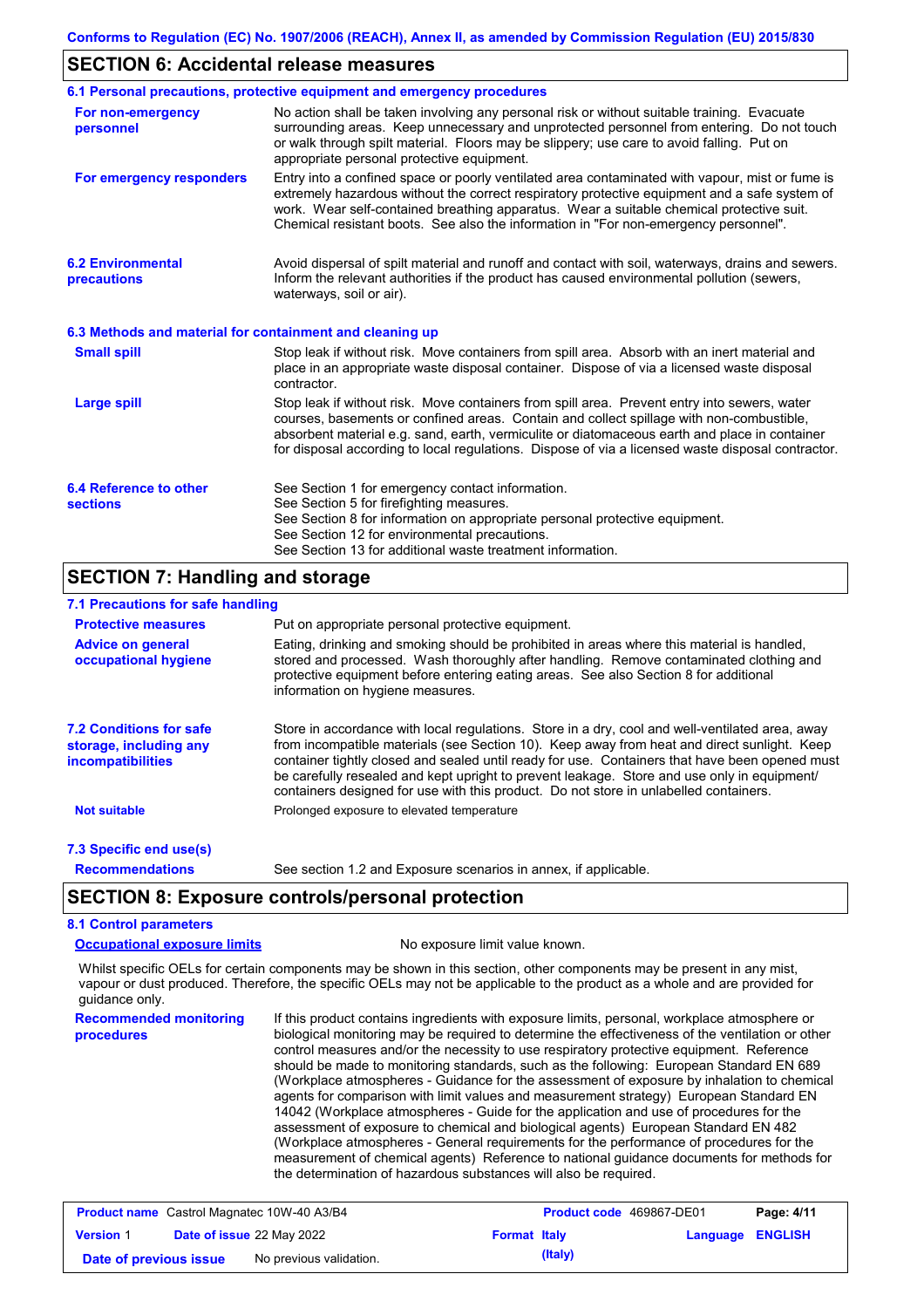# **SECTION 8: Exposure controls/personal protection**

**Derived No Effect Level**

No DNELs/DMELs available.

### **Predicted No Effect Concentration**

No PNECs available

| <b>Appropriate engineering</b><br><b>controls</b> | Provide exhaust ventilation or other engineering controls to keep the relevant airborne<br>concentrations below their respective occupational exposure limits.<br>All activities involving chemicals should be assessed for their risks to health, to ensure<br>exposures are adequately controlled. Personal protective equipment should only be considered<br>after other forms of control measures (e.g. engineering controls) have been suitably evaluated.<br>Personal protective equipment should conform to appropriate standards, be suitable for use, be<br>kept in good condition and properly maintained.<br>Your supplier of personal protective equipment should be consulted for advice on selection and<br>appropriate standards. For further information contact your national organisation for standards. |
|---------------------------------------------------|----------------------------------------------------------------------------------------------------------------------------------------------------------------------------------------------------------------------------------------------------------------------------------------------------------------------------------------------------------------------------------------------------------------------------------------------------------------------------------------------------------------------------------------------------------------------------------------------------------------------------------------------------------------------------------------------------------------------------------------------------------------------------------------------------------------------------|
|                                                   | The final choice of protective equipment will depend upon a risk assessment. It is important to<br>ensure that all items of personal protective equipment are compatible.                                                                                                                                                                                                                                                                                                                                                                                                                                                                                                                                                                                                                                                  |
| <b>Individual protection measures</b>             |                                                                                                                                                                                                                                                                                                                                                                                                                                                                                                                                                                                                                                                                                                                                                                                                                            |
| <b>Hygiene measures</b>                           | Wash hands, forearms and face thoroughly after handling chemical products, before eating,<br>smoking and using the lavatory and at the end of the working period. Ensure that eyewash<br>stations and safety showers are close to the workstation location.                                                                                                                                                                                                                                                                                                                                                                                                                                                                                                                                                                |
| <b>Respiratory protection</b>                     | In case of insufficient ventilation, wear suitable respiratory equipment.<br>The correct choice of respiratory protection depends upon the chemicals being handled, the<br>conditions of work and use, and the condition of the respiratory equipment. Safety procedures<br>should be developed for each intended application. Respiratory protection equipment should<br>therefore be chosen in consultation with the supplier/manufacturer and with a full assessment<br>of the working conditions.                                                                                                                                                                                                                                                                                                                      |
| <b>Eye/face protection</b>                        | Safety glasses with side shields.                                                                                                                                                                                                                                                                                                                                                                                                                                                                                                                                                                                                                                                                                                                                                                                          |
| <b>Skin protection</b>                            |                                                                                                                                                                                                                                                                                                                                                                                                                                                                                                                                                                                                                                                                                                                                                                                                                            |
| <b>Hand protection</b>                            | <b>General Information:</b>                                                                                                                                                                                                                                                                                                                                                                                                                                                                                                                                                                                                                                                                                                                                                                                                |
|                                                   | Because specific work environments and material handling practices vary, safety procedures<br>should be developed for each intended application. The correct choice of protective gloves<br>depends upon the chemicals being handled, and the conditions of work and use. Most gloves<br>provide protection for only a limited time before they must be discarded and replaced (even the<br>best chemically resistant gloves will break down after repeated chemical exposures).                                                                                                                                                                                                                                                                                                                                           |
|                                                   | Gloves should be chosen in consultation with the supplier / manufacturer and taking account of<br>a full assessment of the working conditions.                                                                                                                                                                                                                                                                                                                                                                                                                                                                                                                                                                                                                                                                             |
|                                                   | Recommended: Nitrile gloves.<br><b>Breakthrough time:</b>                                                                                                                                                                                                                                                                                                                                                                                                                                                                                                                                                                                                                                                                                                                                                                  |
|                                                   | Breakthrough time data are generated by glove manufacturers under laboratory test conditions<br>and represent how long a glove can be expected to provide effective permeation resistance. It<br>is important when following breakthrough time recommendations that actual workplace<br>conditions are taken into account. Always consult with your glove supplier for up-to-date<br>technical information on breakthrough times for the recommended glove type.<br>Our recommendations on the selection of gloves are as follows:                                                                                                                                                                                                                                                                                         |
|                                                   | Continuous contact:                                                                                                                                                                                                                                                                                                                                                                                                                                                                                                                                                                                                                                                                                                                                                                                                        |
|                                                   | Gloves with a minimum breakthrough time of 240 minutes, or >480 minutes if suitable gloves<br>can be obtained.<br>If suitable gloves are not available to offer that level of protection, gloves with shorter<br>breakthrough times may be acceptable as long as appropriate glove maintenance and<br>replacement regimes are determined and adhered to.                                                                                                                                                                                                                                                                                                                                                                                                                                                                   |
|                                                   | Short-term / splash protection:                                                                                                                                                                                                                                                                                                                                                                                                                                                                                                                                                                                                                                                                                                                                                                                            |
|                                                   | Recommended breakthrough times as above.<br>It is recognised that for short-term, transient exposures, gloves with shorter breakthrough times<br>may commonly be used. Therefore, appropriate maintenance and replacement regimes must<br>be determined and rigorously followed.                                                                                                                                                                                                                                                                                                                                                                                                                                                                                                                                           |
|                                                   |                                                                                                                                                                                                                                                                                                                                                                                                                                                                                                                                                                                                                                                                                                                                                                                                                            |

|                        | <b>Product name</b> Castrol Magnatec 10W-40 A3/B4 |                     | <b>Product code</b> 469867-DE01 |                         | Page: 5/11 |
|------------------------|---------------------------------------------------|---------------------|---------------------------------|-------------------------|------------|
| <b>Version 1</b>       | <b>Date of issue 22 May 2022</b>                  | <b>Format Italy</b> |                                 | <b>Language ENGLISH</b> |            |
| Date of previous issue | No previous validation.                           |                     | (Italy)                         |                         |            |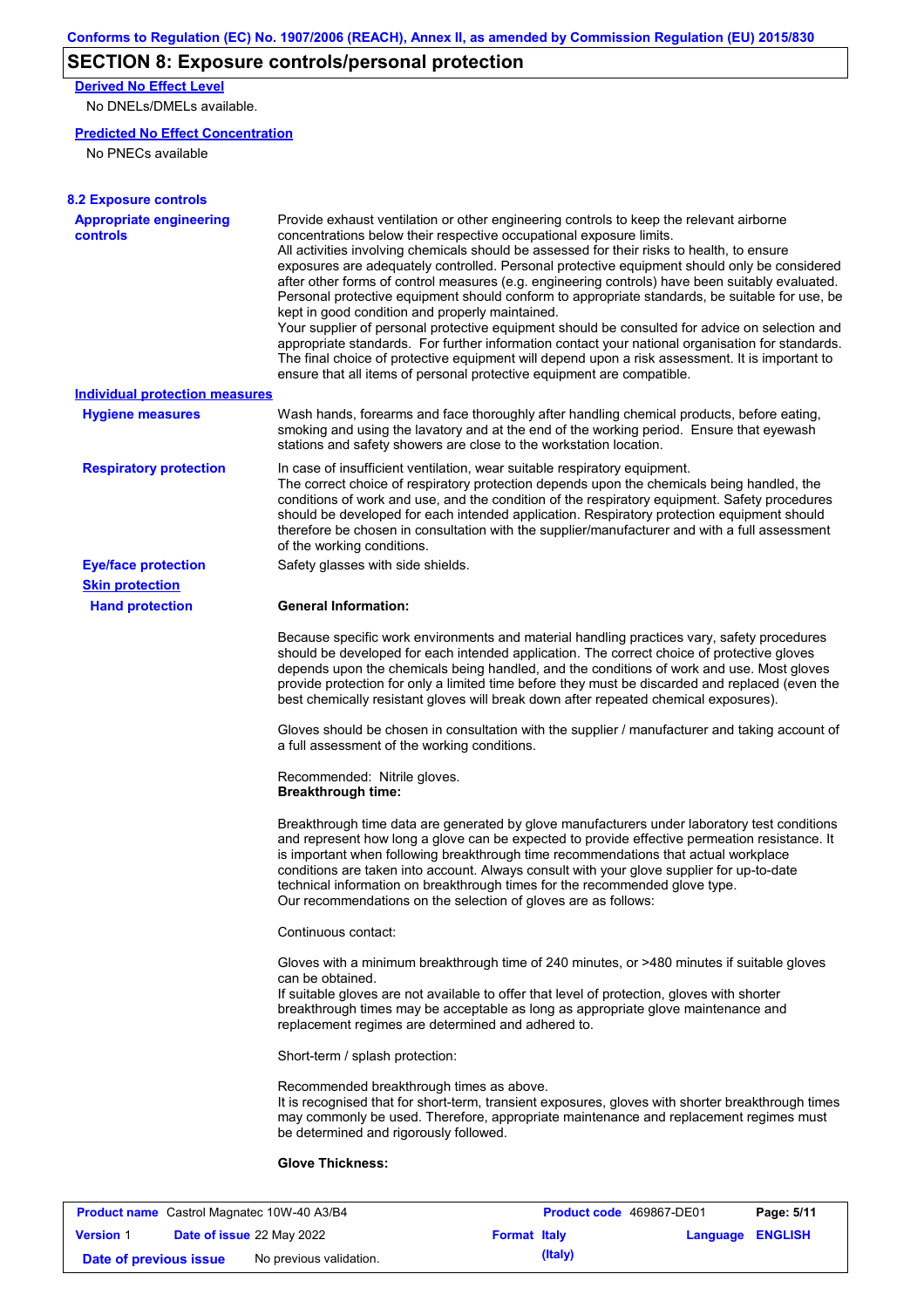# **SECTION 8: Exposure controls/personal protection**

For general applications, we recommend gloves with a thickness typically greater than 0.35 mm.

|                                                  | It should be emphasised that glove thickness is not necessarily a good predictor of glove<br>resistance to a specific chemical, as the permeation efficiency of the glove will be dependent<br>on the exact composition of the glove material. Therefore, glove selection should also be based<br>on consideration of the task requirements and knowledge of breakthrough times.<br>Glove thickness may also vary depending on the glove manufacturer, the glove type and the<br>glove model. Therefore, the manufacturers' technical data should always be taken into account<br>to ensure selection of the most appropriate glove for the task.                                     |
|--------------------------------------------------|---------------------------------------------------------------------------------------------------------------------------------------------------------------------------------------------------------------------------------------------------------------------------------------------------------------------------------------------------------------------------------------------------------------------------------------------------------------------------------------------------------------------------------------------------------------------------------------------------------------------------------------------------------------------------------------|
|                                                  | Note: Depending on the activity being conducted, gloves of varying thickness may be required<br>for specific tasks. For example:                                                                                                                                                                                                                                                                                                                                                                                                                                                                                                                                                      |
|                                                  | • Thinner gloves (down to 0.1 mm or less) may be required where a high degree of manual<br>dexterity is needed. However, these gloves are only likely to give short duration protection and<br>would normally be just for single use applications, then disposed of.                                                                                                                                                                                                                                                                                                                                                                                                                  |
|                                                  | • Thicker gloves (up to 3 mm or more) may be required where there is a mechanical (as well<br>as a chemical) risk i.e. where there is abrasion or puncture potential.                                                                                                                                                                                                                                                                                                                                                                                                                                                                                                                 |
| <b>Skin and body</b>                             | Use of protective clothing is good industrial practice.<br>Personal protective equipment for the body should be selected based on the task being<br>performed and the risks involved and should be approved by a specialist before handling this<br>product.<br>Cotton or polyester/cotton overalls will only provide protection against light superficial<br>contamination that will not soak through to the skin. Overalls should be laundered on a regular<br>basis. When the risk of skin exposure is high (e.g. when cleaning up spillages or if there is a<br>risk of splashing) then chemical resistant aprons and/or impervious chemical suits and boots<br>will be required. |
| <b>Refer to standards:</b>                       | Respiratory protection: EN 529<br>Gloves: EN 420, EN 374<br>Eye protection: EN 166<br>Filtering half-mask: EN 149<br>Filtering half-mask with valve: EN 405<br>Half-mask: EN 140 plus filter<br>Full-face mask: EN 136 plus filter<br>Particulate filters: EN 143<br>Gas/combined filters: EN 14387                                                                                                                                                                                                                                                                                                                                                                                   |
| <b>Environmental exposure</b><br><b>controls</b> | Emissions from ventilation or work process equipment should be checked to ensure they<br>comply with the requirements of environmental protection legislation. In some cases, fume<br>scrubbers, filters or engineering modifications to the process equipment will be necessary to<br>reduce emissions to acceptable levels.                                                                                                                                                                                                                                                                                                                                                         |

### **SECTION 9: Physical and chemical properties**

**Date of previous issue** No previous validation. **(Italy)** (Italy)

The conditions of measurement of all properties are at standard temperature and pressure unless otherwise indicated.

#### **9.1 Information on basic physical and chemical properties**

| <b>Appearance</b>                                      |                                                                                       |                     |                          |                |
|--------------------------------------------------------|---------------------------------------------------------------------------------------|---------------------|--------------------------|----------------|
| <b>Physical state</b>                                  | Liquid.                                                                               |                     |                          |                |
| <b>Colour</b>                                          | Amber.                                                                                |                     |                          |                |
| <b>Odour</b>                                           | Not available.                                                                        |                     |                          |                |
| <b>Odour threshold</b>                                 | Not available.                                                                        |                     |                          |                |
| pH                                                     | Not applicable.                                                                       |                     |                          |                |
| <b>Melting point/freezing point</b>                    | Not available.                                                                        |                     |                          |                |
| Initial boiling point and boiling<br>range             | Not available.                                                                        |                     |                          |                |
| <b>Pour point</b>                                      | -42 $^{\circ}$ C                                                                      |                     |                          |                |
| <b>Flash point</b>                                     | Closed cup: 202°C (395.6°F) [Pensky-Martens]<br>Open cup: 226°C (438.8°F) [Cleveland] |                     |                          |                |
| <b>Evaporation rate</b>                                | Not available.                                                                        |                     |                          |                |
| <b>Flammability (solid, gas)</b>                       | Not available.                                                                        |                     |                          |                |
| <b>Upper/lower flammability or</b><br>explosive limits | Not available.                                                                        |                     |                          |                |
| <b>Vapour pressure</b>                                 | Not available.                                                                        |                     |                          |                |
| <b>Product name</b> Castrol Magnatec 10W-40 A3/B4      |                                                                                       |                     | Product code 469867-DE01 | Page: 6/11     |
| <b>Version 1</b><br>Date of issue 22 May 2022          |                                                                                       | <b>Format Italy</b> | <b>Language</b>          | <b>ENGLISH</b> |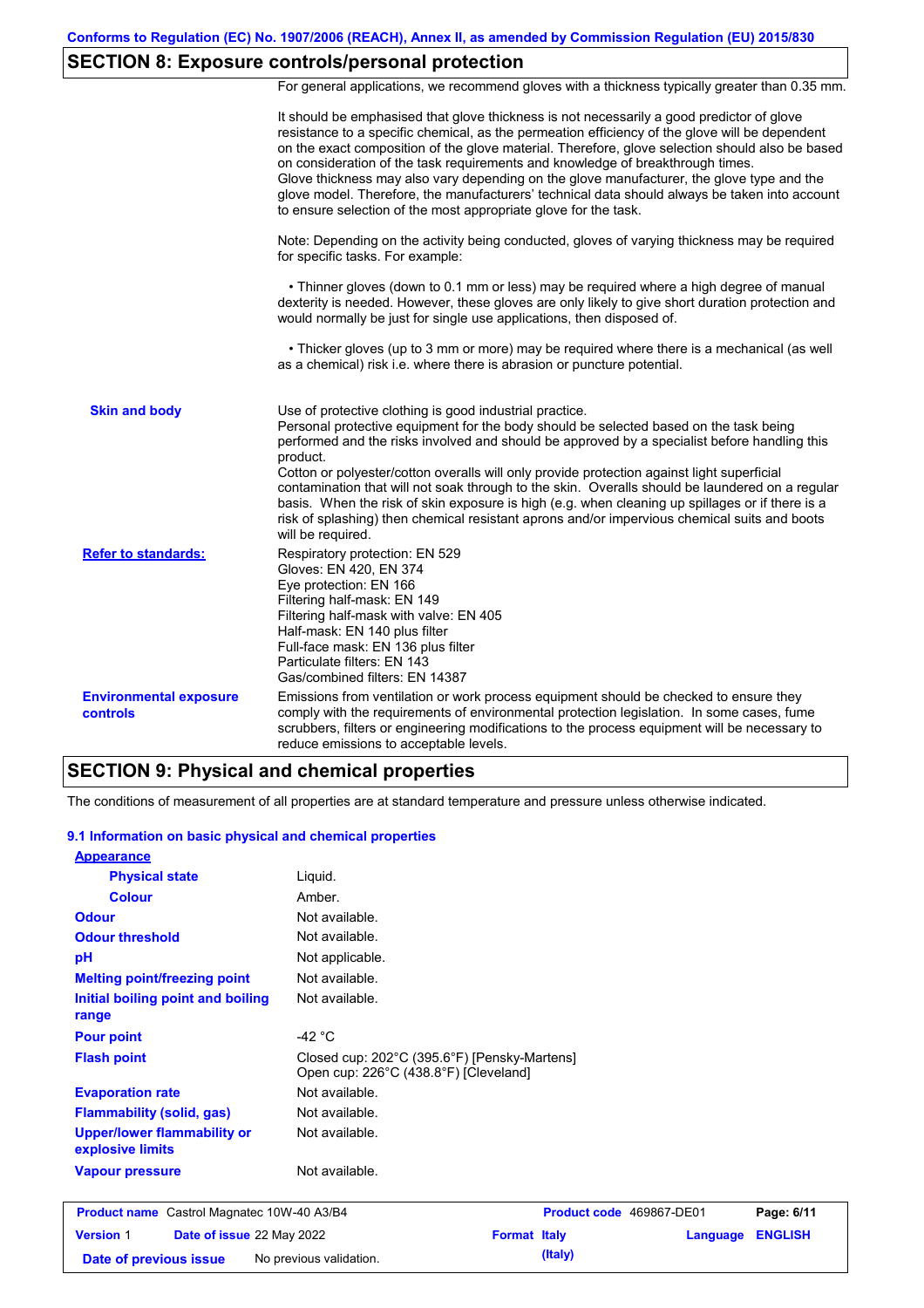# **SECTION 9: Physical and chemical properties**

|                                                     |                                                                                                                                              |           | Vapour Pressure at 20°C |                    | Vapour pressure at 50°C |     |               |
|-----------------------------------------------------|----------------------------------------------------------------------------------------------------------------------------------------------|-----------|-------------------------|--------------------|-------------------------|-----|---------------|
|                                                     | <b>Ingredient name</b>                                                                                                                       | mm Hg kPa |                         | <b>Method</b>      | mm<br>Hg                | kPa | <b>Method</b> |
|                                                     | Distillates (petroleum),<br>hydrotreated heavy<br>paraffinic                                                                                 | < 0.08    | < 0.011                 | <b>ASTM D 5191</b> |                         |     |               |
|                                                     | Distillates (petroleum),<br>solvent-dewaxed<br>heavy paraffinic                                                                              | < 0.08    | < 0.011                 | <b>ASTM D 5191</b> |                         |     |               |
|                                                     | Distillates (petroleum),<br>hydrotreated heavy<br>paraffinic                                                                                 | < 0.08    | < 0.011                 | <b>ASTM D 5191</b> |                         |     |               |
|                                                     | Phosphorodithioic acid, 0<br>mixed O,O-bis<br>(1,3-dimethylbutyl and<br>iso-Pr) esters, zinc salts                                           |           | 0                       | <b>EU A.4</b>      | 0                       | 0   | EU A.4        |
| <b>Vapour density</b>                               | Not available.                                                                                                                               |           |                         |                    |                         |     |               |
| <b>Relative density</b>                             | Not available.                                                                                                                               |           |                         |                    |                         |     |               |
| <b>Density</b>                                      | <1000 kg/m <sup>3</sup> (<1 g/cm <sup>3</sup> ) at 15 <sup>°</sup> C                                                                         |           |                         |                    |                         |     |               |
| <b>Solubility(ies)</b>                              | insoluble in water.                                                                                                                          |           |                         |                    |                         |     |               |
| <b>Partition coefficient: n-octanol/</b><br>water   | Not applicable.                                                                                                                              |           |                         |                    |                         |     |               |
| <b>Auto-ignition temperature</b>                    | Not available.                                                                                                                               |           |                         |                    |                         |     |               |
| <b>Decomposition temperature</b>                    | Not available.                                                                                                                               |           |                         |                    |                         |     |               |
| <b>Viscosity</b>                                    | Kinematic: 101.1 mm <sup>2</sup> /s (101.1 cSt) at 40 $^{\circ}$ C<br>Kinematic: 13.8 to 16.2 mm <sup>2</sup> /s (13.8 to 16.2 cSt) at 100°C |           |                         |                    |                         |     |               |
| <b>Explosive properties</b>                         | Not available.                                                                                                                               |           |                         |                    |                         |     |               |
| <b>Oxidising properties</b>                         | Not available.                                                                                                                               |           |                         |                    |                         |     |               |
| <b>Particle characteristics</b>                     |                                                                                                                                              |           |                         |                    |                         |     |               |
| <b>Median particle size</b>                         | Not applicable.                                                                                                                              |           |                         |                    |                         |     |               |
|                                                     |                                                                                                                                              |           |                         |                    |                         |     |               |
| 9.2 Other information<br>No additional information. |                                                                                                                                              |           |                         |                    |                         |     |               |

| <b>10.1 Reactivity</b>                            | No specific test data available for this product. Refer to Conditions to avoid and Incompatible<br>materials for additional information.                                |
|---------------------------------------------------|-------------------------------------------------------------------------------------------------------------------------------------------------------------------------|
| <b>10.2 Chemical stability</b>                    | The product is stable.                                                                                                                                                  |
| <b>10.3 Possibility of</b><br>hazardous reactions | Under normal conditions of storage and use, hazardous reactions will not occur.<br>Under normal conditions of storage and use, hazardous polymerisation will not occur. |
| <b>10.4 Conditions to avoid</b>                   | Avoid all possible sources of ignition (spark or flame).                                                                                                                |
| <b>10.5 Incompatible materials</b>                | Reactive or incompatible with the following materials: oxidising materials.                                                                                             |
| <b>10.6 Hazardous</b><br>decomposition products   | Under normal conditions of storage and use, hazardous decomposition products should not be<br>produced.                                                                 |

# **SECTION 11: Toxicological information**

| 11.1 Information on toxicological effects<br><b>Acute toxicity estimates</b><br>Not available.                                           |                                                   |                     |                          |          |                |
|------------------------------------------------------------------------------------------------------------------------------------------|---------------------------------------------------|---------------------|--------------------------|----------|----------------|
| Routes of entry anticipated: Dermal, Inhalation.<br><b>Information on likely</b><br>routes of exposure                                   |                                                   |                     |                          |          |                |
| <b>Potential acute health effects</b>                                                                                                    |                                                   |                     |                          |          |                |
| <b>Inhalation</b><br>Exposure to decomposition products may cause a health hazard. Serious effects may be<br>delayed following exposure. |                                                   |                     |                          |          |                |
| <b>Ingestion</b>                                                                                                                         | No known significant effects or critical hazards. |                     |                          |          |                |
| <b>Product name</b> Castrol Magnatec 10W-40 A3/B4                                                                                        |                                                   |                     | Product code 469867-DE01 |          | Page: 7/11     |
| <b>Version 1</b><br><b>Date of issue 22 May 2022</b>                                                                                     |                                                   | <b>Format Italy</b> |                          | Language | <b>ENGLISH</b> |
| Date of previous issue                                                                                                                   | No previous validation.                           |                     | (Italy)                  |          |                |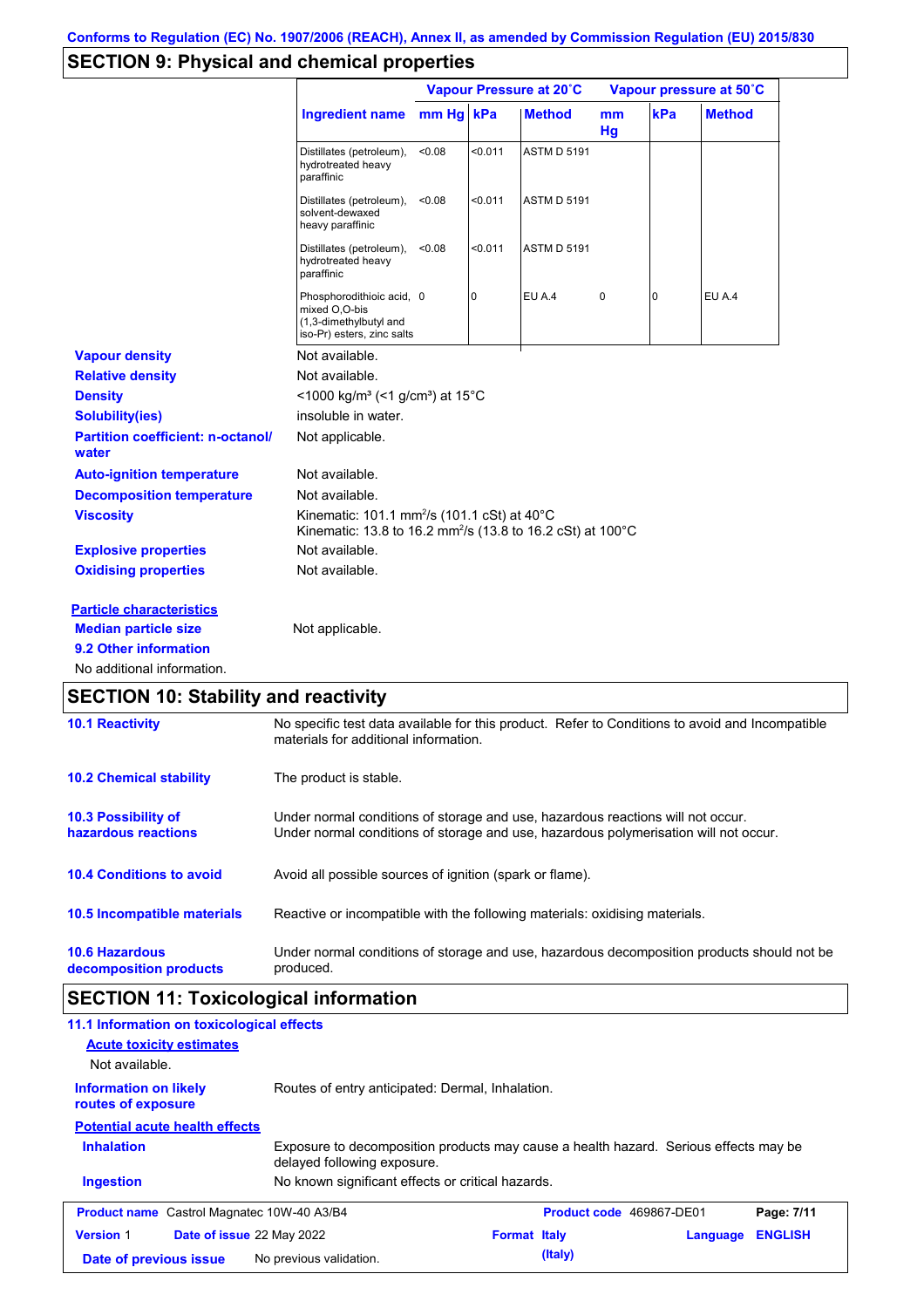# **SECTION 11: Toxicological information**

| <b>Skin contact</b>                     | Defatting to the skin. May cause skin dryness and irritation.                                                                                                                                                                                                                                                                                                                                                   |  |  |  |  |
|-----------------------------------------|-----------------------------------------------------------------------------------------------------------------------------------------------------------------------------------------------------------------------------------------------------------------------------------------------------------------------------------------------------------------------------------------------------------------|--|--|--|--|
| <b>Eye contact</b>                      | Not classified as an eye irritant. Based on data available for this or related materials.                                                                                                                                                                                                                                                                                                                       |  |  |  |  |
|                                         | Symptoms related to the physical, chemical and toxicological characteristics                                                                                                                                                                                                                                                                                                                                    |  |  |  |  |
| <b>Inhalation</b>                       | No specific data.                                                                                                                                                                                                                                                                                                                                                                                               |  |  |  |  |
| <b>Ingestion</b>                        | No specific data.                                                                                                                                                                                                                                                                                                                                                                                               |  |  |  |  |
| <b>Skin contact</b>                     | Adverse symptoms may include the following:<br>irritation<br>dryness<br>cracking                                                                                                                                                                                                                                                                                                                                |  |  |  |  |
| <b>Eye contact</b>                      | No specific data.                                                                                                                                                                                                                                                                                                                                                                                               |  |  |  |  |
|                                         | Delayed and immediate effects as well as chronic effects from short and long-term exposure                                                                                                                                                                                                                                                                                                                      |  |  |  |  |
| <b>Inhalation</b>                       | Overexposure to the inhalation of airborne droplets or aerosols may cause irritation of the<br>respiratory tract.                                                                                                                                                                                                                                                                                               |  |  |  |  |
| <b>Ingestion</b>                        | Ingestion of large quantities may cause nausea and diarrhoea.                                                                                                                                                                                                                                                                                                                                                   |  |  |  |  |
| <b>Skin contact</b>                     | Prolonged or repeated contact can defat the skin and lead to irritation and/or dermatitis.                                                                                                                                                                                                                                                                                                                      |  |  |  |  |
| <b>Eye contact</b>                      | Potential risk of transient stinging or redness if accidental eye contact occurs.                                                                                                                                                                                                                                                                                                                               |  |  |  |  |
| <b>Potential chronic health effects</b> |                                                                                                                                                                                                                                                                                                                                                                                                                 |  |  |  |  |
| General                                 | <b>USED ENGINE OILS</b><br>Combustion products resulting from the operation of internal combustion engines contaminate<br>engine oils during use. Used engine oil may contain hazardous components which have the<br>potential to cause skin cancer. Frequent or prolonged contact with all types and makes of used<br>engine oil must therefore be avoided and a high standard of personal hygiene maintained. |  |  |  |  |
| <b>Carcinogenicity</b>                  | No known significant effects or critical hazards.                                                                                                                                                                                                                                                                                                                                                               |  |  |  |  |
| <b>Mutagenicity</b>                     | No known significant effects or critical hazards.                                                                                                                                                                                                                                                                                                                                                               |  |  |  |  |
| <b>Developmental effects</b>            | No known significant effects or critical hazards.                                                                                                                                                                                                                                                                                                                                                               |  |  |  |  |
| <b>Fertility effects</b>                | No known significant effects or critical hazards.                                                                                                                                                                                                                                                                                                                                                               |  |  |  |  |

# **SECTION 12: Ecological information**

```
12.1 Toxicity
```
**Environmental hazards** Not classified as dangerous

### **12.2 Persistence and degradability**

Expected to be biodegradable.

#### **12.3 Bioaccumulative potential**

This product is not expected to bioaccumulate through food chains in the environment.

| <b>12.4 Mobility in soil</b>                                  |                                                                      |
|---------------------------------------------------------------|----------------------------------------------------------------------|
| <b>Soil/water partition</b><br>coefficient (K <sub>oc</sub> ) | Not available.                                                       |
| <b>Mobility</b>                                               | Spillages may penetrate the soil causing ground water contamination. |

#### **12.5 Results of PBT and vPvB assessment**

Product does not meet the criteria for PBT or vPvB according to Regulation (EC) No. 1907/2006, Annex XIII.

| 12.6 Other adverse effects<br><b>Other ecological information</b> | Spills may form a film on water surfaces causing physical damage to organisms. Oxygen<br>transfer could also be impaired. |
|-------------------------------------------------------------------|---------------------------------------------------------------------------------------------------------------------------|
| <b>SECTION 13: Disposal considerations</b>                        |                                                                                                                           |
| <b>13.1 Waste treatment methods</b>                               |                                                                                                                           |

|                | 13.1 Waste treatment methods |  |
|----------------|------------------------------|--|
| <b>Product</b> |                              |  |

**Methods of disposal**

**Hazardous waste** Yes. Where possible, arrange for product to be recycled. Dispose of via an authorised person/ licensed waste disposal contractor in accordance with local regulations.

### **European waste catalogue (EWC)**

| <b>Waste code</b> |                                                   | <b>Waste designation</b>                                        |                     |                          |          |                |
|-------------------|---------------------------------------------------|-----------------------------------------------------------------|---------------------|--------------------------|----------|----------------|
| 13 02 05*         |                                                   | mineral-based non-chlorinated engine, gear and lubricating oils |                     |                          |          |                |
|                   | <b>Product name</b> Castrol Magnatec 10W-40 A3/B4 |                                                                 |                     | Product code 469867-DE01 |          | Page: 8/11     |
| <b>Version 1</b>  | Date of issue 22 May 2022                         |                                                                 | <b>Format Italy</b> |                          | Language | <b>ENGLISH</b> |
|                   | Date of previous issue                            | No previous validation.                                         |                     | (Italy)                  |          |                |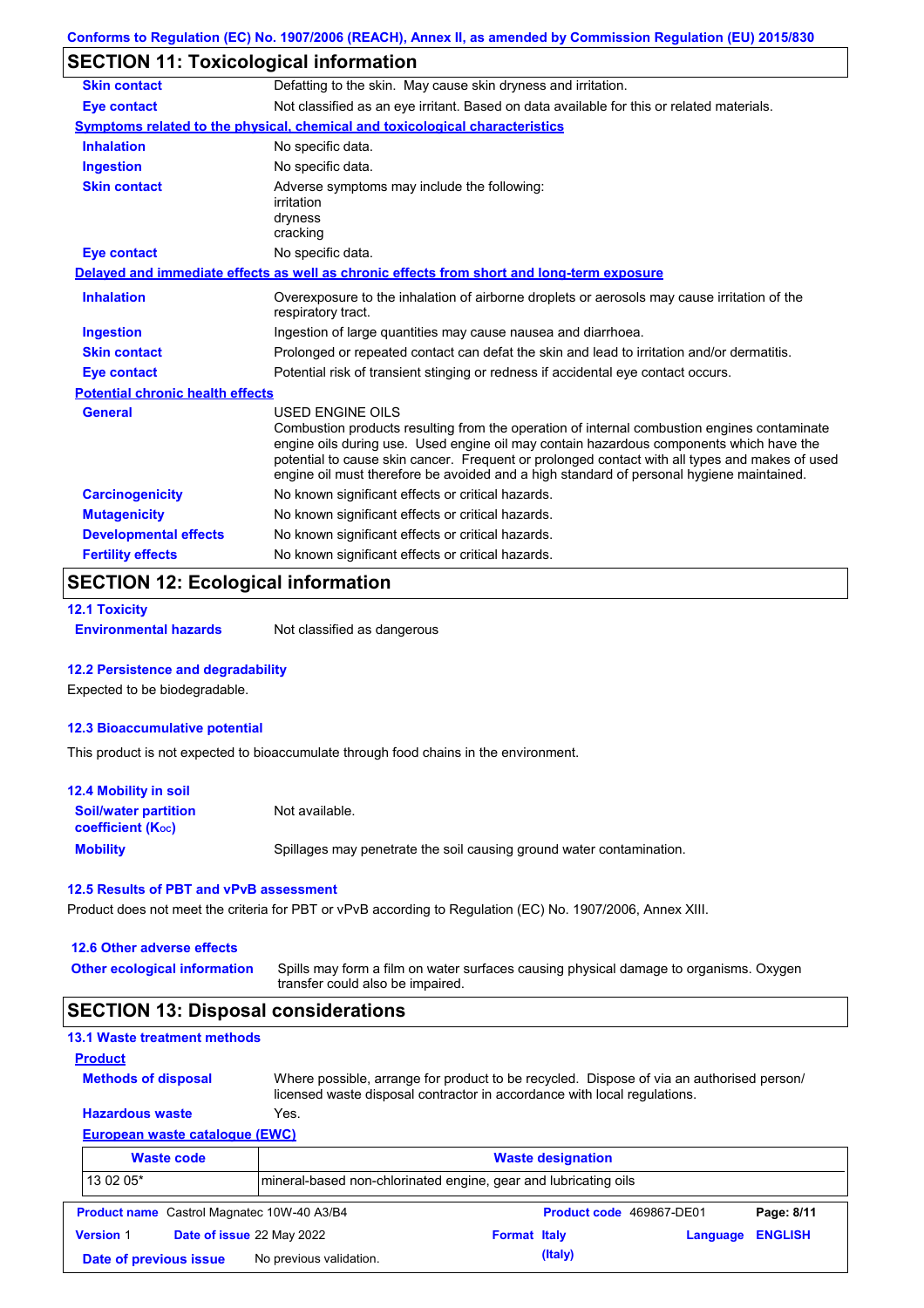### **SECTION 13: Disposal considerations**

However, deviation from the intended use and/or the presence of any potential contaminants may require an alternative waste disposal code to be assigned by the end user.

#### **Packaging**

| <b>Methods of disposal</b> | Where possible, arrange for product to be recycled. Dispose of via an authorised person/<br>licensed waste disposal contractor in accordance with local regulations.                                                                                                                                                                                                                                                                                                                            |
|----------------------------|-------------------------------------------------------------------------------------------------------------------------------------------------------------------------------------------------------------------------------------------------------------------------------------------------------------------------------------------------------------------------------------------------------------------------------------------------------------------------------------------------|
| <b>Special precautions</b> | This material and its container must be disposed of in a safe way. Care should be taken when<br>handling emptied containers that have not been cleaned or rinsed out. Empty containers or<br>liners may retain some product residues. Empty containers represent a fire hazard as they may<br>contain flammable product residues and vapour. Never weld, solder or braze empty containers.<br>Avoid dispersal of spilt material and runoff and contact with soil, waterways, drains and sewers. |
| <b>References</b>          | Commission 2014/955/EU<br>Directive 2008/98/EC                                                                                                                                                                                                                                                                                                                                                                                                                                                  |

### **SECTION 14: Transport information**

|                                           | <b>ADR/RID</b> | <b>ADN</b>     | <b>IMDG</b>    | <b>IATA</b>    |  |
|-------------------------------------------|----------------|----------------|----------------|----------------|--|
| 14.1 UN number                            | Not regulated. | Not regulated. | Not regulated. | Not regulated. |  |
| 14.2 UN proper<br>shipping name           |                |                | -              |                |  |
| <b>14.3 Transport</b><br>hazard class(es) |                |                | $\blacksquare$ |                |  |
| 14.4 Packing<br>group                     |                |                | -              |                |  |
| 14.5<br><b>Environmental</b><br>hazards   | No.            | No.            | No.            | No.            |  |
| <b>Additional</b><br><b>information</b>   |                |                |                |                |  |

**14.6 Special precautions for user** Not available.

**14.7 Transport in bulk according to IMO instruments** Not available.

### **SECTION 15: Regulatory information**

**15.1 Safety, health and environmental regulations/legislation specific for the substance or mixture**

### **EU Regulation (EC) No. 1907/2006 (REACH)**

**Annex XIV - List of substances subject to authorisation**

#### **Annex XIV**

None of the components are listed.

**Substances of very high concern**

None of the components are listed.

#### **EU Regulation (EC) No. 1907/2006 (REACH)**

**Other regulations REACH Status** The company, as identified in Section 1, sells this product in the EU in compliance with the current requirements of REACH. At least one component is not listed. **United States inventory** At least one component is not listed. **(TSCA 8b) Australia inventory (AIIC) Annex XVII - Restrictions on the manufacture, placing on the market and use of certain dangerous substances, mixtures and articles** Not applicable. **Product name** Castrol Magnatec 10W-40 A3/B4 **Product code 469867-DE01 Page: 9/11 Version** 1 **Date of issue** 22 May 2022 **Format Italy Language ENGLISH Date of previous issue** No previous validation. **Conservation** (Italy)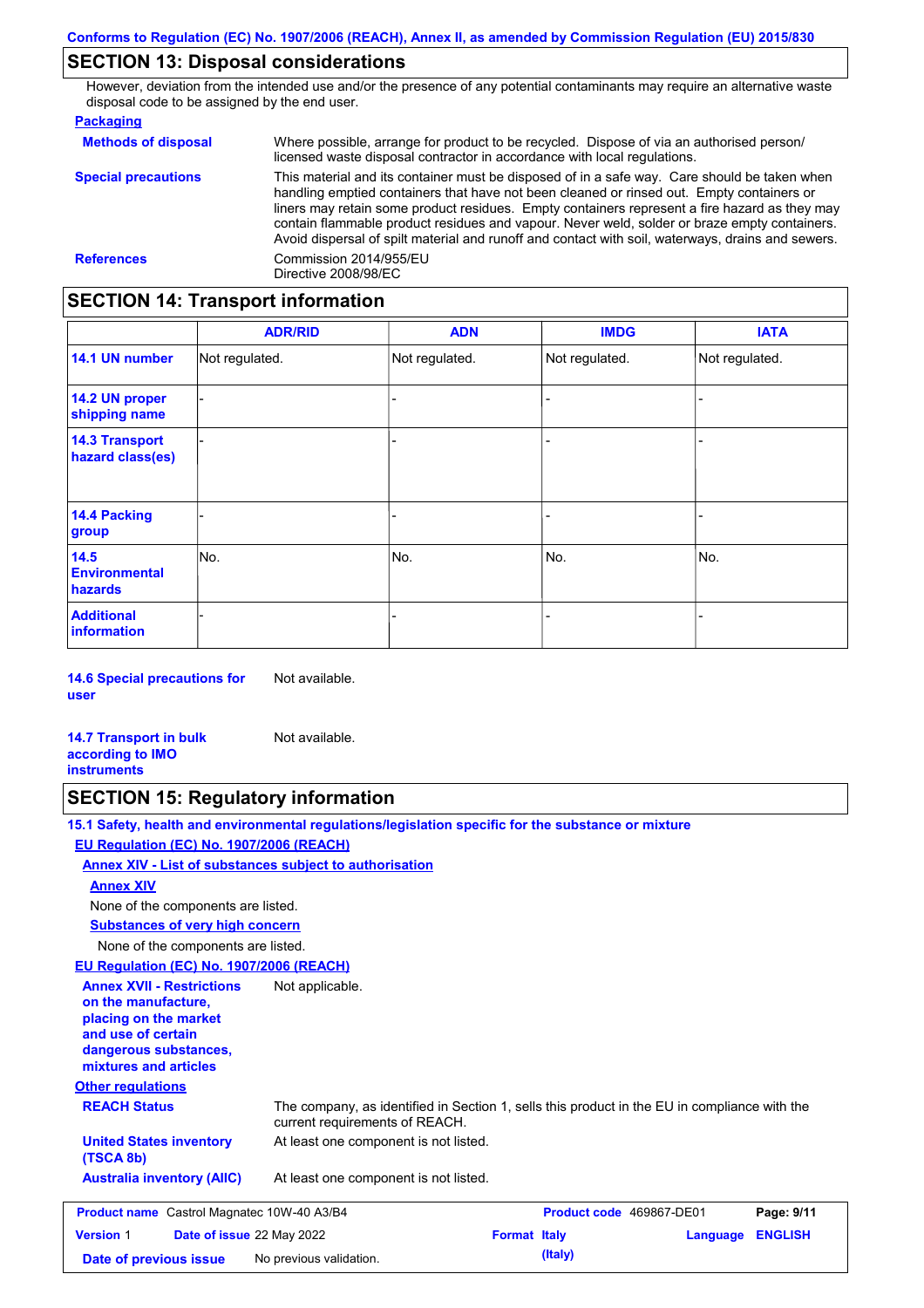# **SECTION 15: Regulatory information**

| <b>Canada inventory</b>                                         | At least one component is not listed.                       |
|-----------------------------------------------------------------|-------------------------------------------------------------|
| <b>China inventory (IECSC)</b>                                  | At least one component is not listed.                       |
| <b>Japan inventory (CSCL)</b>                                   | At least one component is not listed.                       |
| <b>Korea inventory (KECI)</b>                                   | All components are listed or exempted.                      |
| <b>Philippines inventory</b><br>(PICCS)                         | At least one component is not listed.                       |
| <b>Taiwan Chemical</b><br><b>Substances Inventory</b><br>(TCSI) | All components are listed or exempted.                      |
|                                                                 | Ozone depleting substances (1005/2009/EU)                   |
| Not listed.                                                     |                                                             |
| Not listed.                                                     | Prior Informed Consent (PIC) (649/2012/EU)                  |
| <b>Persistent Organic Pollutants</b><br>Not listed.             |                                                             |
|                                                                 | <b>EU - Water framework directive - Priority substances</b> |
| None of the components are listed.                              |                                                             |
| <b>Seveso Directive</b>                                         |                                                             |
|                                                                 | This product is not controlled under the Seveso Directive.  |

| <b>15.2 Chemical safety</b> | A Chemical Safety Assessment has been carried out for one or more of the substances within  |
|-----------------------------|---------------------------------------------------------------------------------------------|
| assessment                  | this mixture. A Chemical Safety Assessment has not been carried out for the mixture itself. |

# **SECTION 16: Other information**

| <b>Abbreviations and acronyms</b>                 | ADN = European Provisions concerning the International Carriage of Dangerous Goods by                                            |                          |             |
|---------------------------------------------------|----------------------------------------------------------------------------------------------------------------------------------|--------------------------|-------------|
|                                                   | Inland Waterway<br>ADR = The European Agreement concerning the International Carriage of Dangerous Goods by                      |                          |             |
|                                                   | Road                                                                                                                             |                          |             |
|                                                   | ATE = Acute Toxicity Estimate                                                                                                    |                          |             |
|                                                   | <b>BCF</b> = Bioconcentration Factor                                                                                             |                          |             |
|                                                   | CAS = Chemical Abstracts Service                                                                                                 |                          |             |
|                                                   | CLP = Classification, Labelling and Packaging Regulation [Regulation (EC) No. 1272/2008]                                         |                          |             |
|                                                   | CSA = Chemical Safety Assessment                                                                                                 |                          |             |
|                                                   | CSR = Chemical Safety Report                                                                                                     |                          |             |
|                                                   | <b>DMEL = Derived Minimal Effect Level</b>                                                                                       |                          |             |
|                                                   | DNEL = Derived No Effect Level                                                                                                   |                          |             |
|                                                   | EINECS = European Inventory of Existing Commercial chemical Substances<br>ES = Exposure Scenario                                 |                          |             |
|                                                   | EUH statement = CLP-specific Hazard statement                                                                                    |                          |             |
|                                                   | EWC = European Waste Catalogue                                                                                                   |                          |             |
|                                                   | GHS = Globally Harmonized System of Classification and Labelling of Chemicals                                                    |                          |             |
|                                                   | IATA = International Air Transport Association                                                                                   |                          |             |
|                                                   | IBC = Intermediate Bulk Container                                                                                                |                          |             |
|                                                   | <b>IMDG = International Maritime Dangerous Goods</b>                                                                             |                          |             |
|                                                   | LogPow = logarithm of the octanol/water partition coefficient                                                                    |                          |             |
|                                                   | MARPOL = International Convention for the Prevention of Pollution From Ships, 1973 as                                            |                          |             |
|                                                   | modified by the Protocol of 1978. ("Marpol" = marine pollution)<br>OECD = Organisation for Economic Co-operation and Development |                          |             |
|                                                   | PBT = Persistent, Bioaccumulative and Toxic                                                                                      |                          |             |
|                                                   | PNEC = Predicted No Effect Concentration                                                                                         |                          |             |
|                                                   | REACH = Registration, Evaluation, Authorisation and Restriction of Chemicals Regulation                                          |                          |             |
|                                                   | [Regulation (EC) No. 1907/2006]                                                                                                  |                          |             |
|                                                   | RID = The Regulations concerning the International Carriage of Dangerous Goods by Rail                                           |                          |             |
|                                                   | <b>RRN = REACH Registration Number</b>                                                                                           |                          |             |
|                                                   | SADT = Self-Accelerating Decomposition Temperature                                                                               |                          |             |
|                                                   | SVHC = Substances of Very High Concern                                                                                           |                          |             |
|                                                   | STOT-RE = Specific Target Organ Toxicity - Repeated Exposure<br>STOT-SE = Specific Target Organ Toxicity - Single Exposure       |                          |             |
|                                                   | TWA = Time weighted average                                                                                                      |                          |             |
|                                                   | $UN = United Nations$                                                                                                            |                          |             |
|                                                   | UVCB = Complex hydrocarbon substance                                                                                             |                          |             |
|                                                   | VOC = Volatile Organic Compound                                                                                                  |                          |             |
|                                                   | vPvB = Very Persistent and Very Bioaccumulative                                                                                  |                          |             |
|                                                   |                                                                                                                                  |                          |             |
| <b>Product name</b> Castrol Magnatec 10W-40 A3/B4 |                                                                                                                                  | Product code 469867-DE01 | Page: 10/11 |

**Date of previous issue** No previous validation. **(Italy)** (Italy)